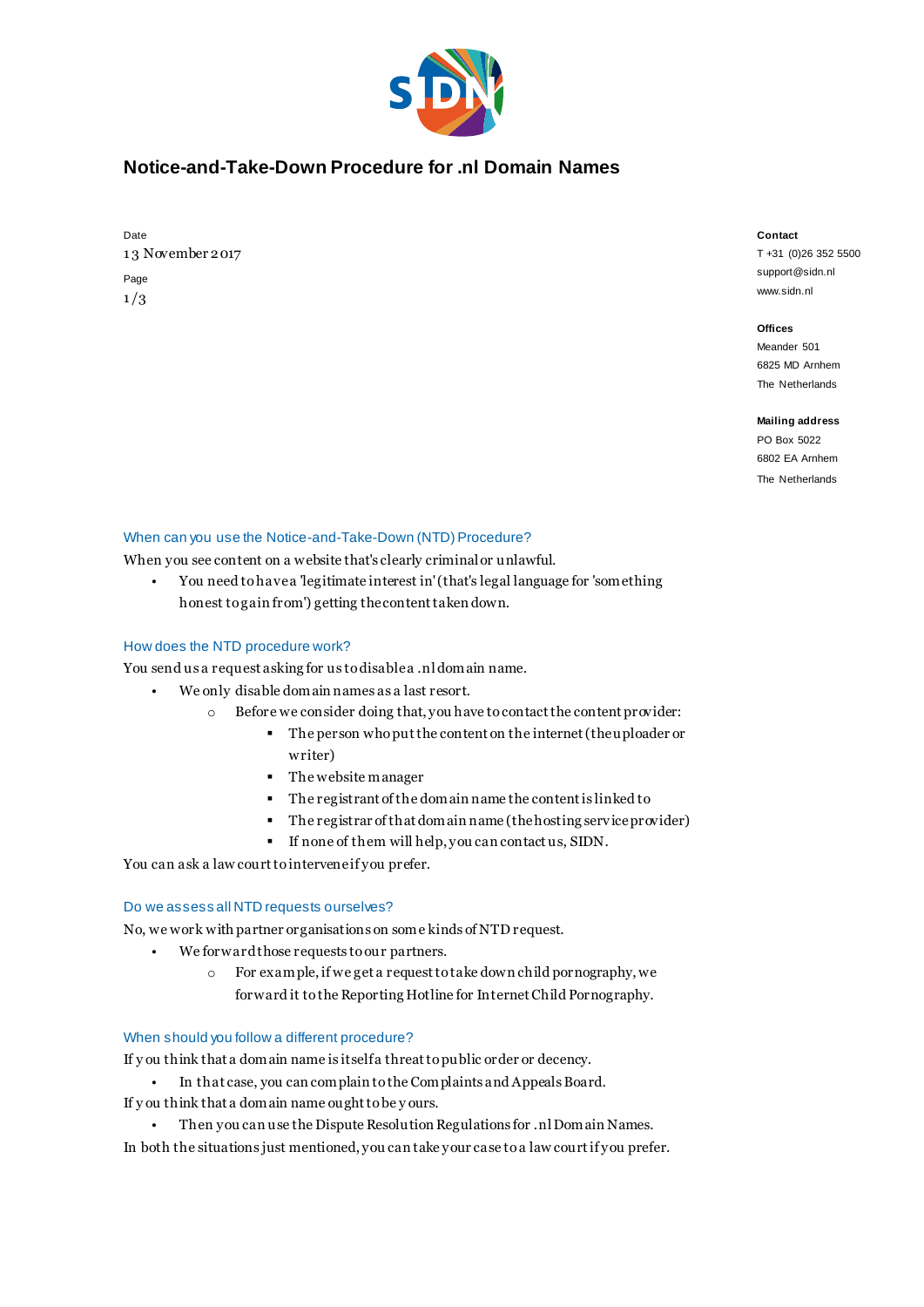

Date Subject Page 13 November 2017 Notice-and-Take-Down Procedure for .nl Domain Names 2/3

## What if you don't know how to get in touch with the content provider?

Not all the info that we have about a domain name's registrant is published in the Whois on our website.

• Howev er, you can ask us to share the non-public info with you. You do that by filling in the Request Form for Additional Registrant Contact Details and sending it to us.

## How do you make an NTD request?

Complete th[e NTD form](https://www.sidn.nl/downloads/forms/Notice_and_take_down_request.pdf) and send it to us.

• Before sending in the form, make sure you've completed all the relevant fields and signed it. Send us copies of the letters and/or e-mails you've sent and received about the content as well.

### What will we do when we get your form?

We'll write back to confirm we've got your form.

- We'll check whether the form meets the requirements.
	- If any thing's wrong, we'll ask you to put it right.

We consider whether you've done enough to get the content taken down by the people and organisations mentioned above.

• If we think you could have done more, we'll ask you to try other routes before we take action.

We'll see whether it would be better for one of our partner organisations to handle your request.

• Sometimes we forward requests to partners with special expertise.

We look at the content to decide two things:

- Whether any clearly criminal or unlawful activity is involved.
- Whether the activity is serious enough to justify disabling the domain name.
	- o We assess the situation carefully and to the best of our ability.

We disable the domain name or we decide not to act on your request.

- Before disabling a domain name, we always contact the registrar.
	- If we disable a domain name, we mail the registrant's administrative contact.
		- o We also tell y ou and the registrar what we'v e done.
		- o After that, we may end our contract with the registrant.
		- o We'll also consider whether the domain name ought to be released for reregistration.
			- And, if so, when.
- If we decide against acting on your request, we'll get back to y ou explaining why.

What else do you need to know about this procedure?

We operate the NTD procedure on a voluntary basis.

- Our NTD procedure doesn't give you any legal rights.
	- o But of course we'll follow the procedure as closely as we can.

We may get in touch with you, the registrant, the registrar or others about the problem y ou've highlighted.